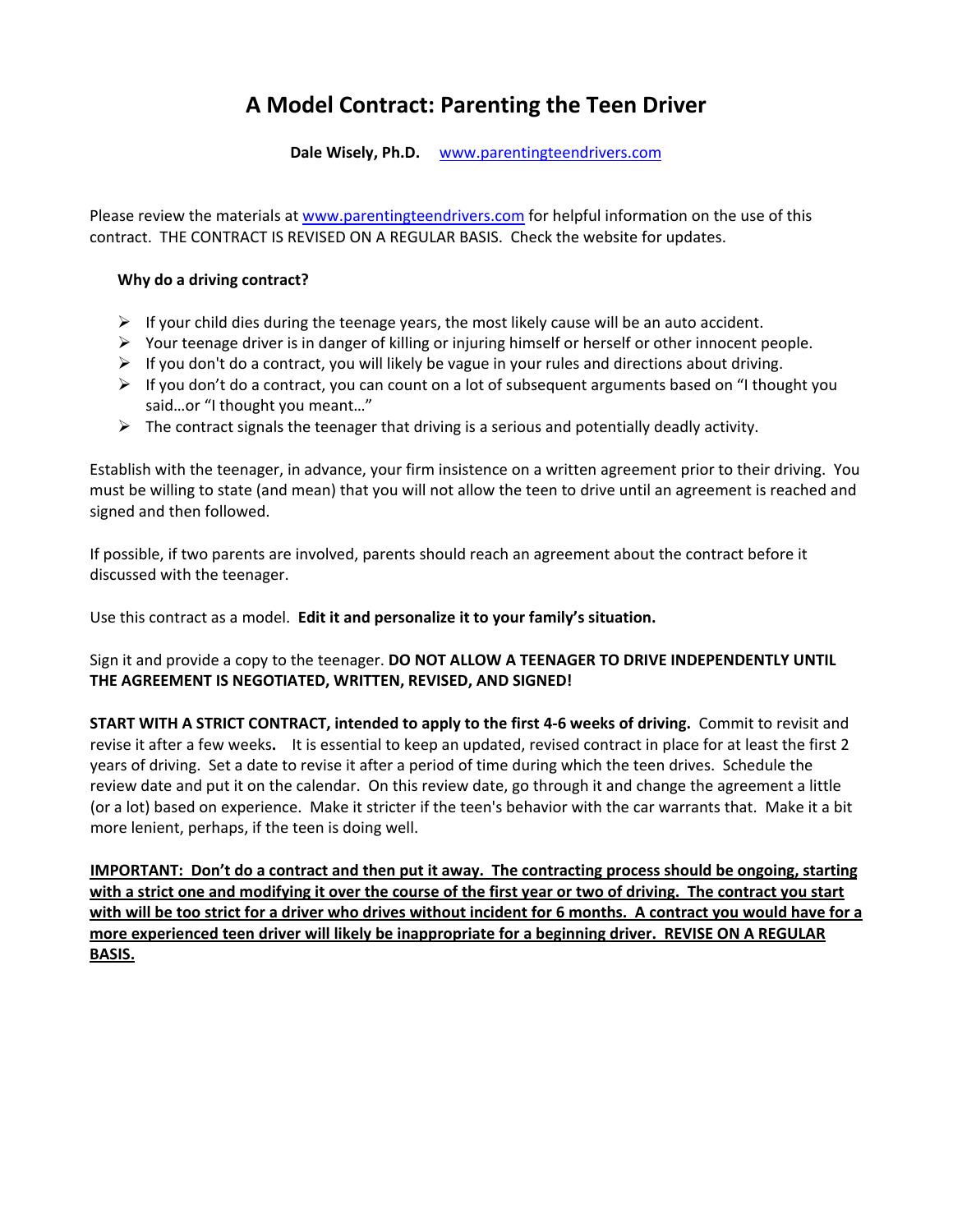## **D r i v i n g A g r e e m e n t**

#### **General Principles**

The new driver must initial each point to show it is read and understood:

\_\_\_\_ Permission to drive is *not* a legal right. It is granted to me by my parents, who are under no obligation to do so, and who may withdraw the privilege at any time. I understand that I will only be allowed to drive when I am willing to abide by the rules established by my parents.

#### **I recognize that driving a car is an extremely serious matter. I recognize that...**

\_\_\_\_ Automobile accidents are the **leading cause of death** of people 16‐20 years old.

\_\_\_\_ While I am a teenager and young adult, I am **more likely to die** in an auto accident than from any other cause.

\_\_\_\_ Recklessness or errors that I make while driving **could kill or hurt me,** passengers in the car I drive, and/ people in other cars and pedestrians. Among those that could be victims of my driving mistakes are: Infants, children, my friends, my family members, parents of children, and many others.

\_\_\_\_ I will abide by laws regulating driving. I will observe and abide by posted speed limits. I will abide by rules established by my parents. I recognize these are for my protection and the protection of others.

\_\_\_\_ I understand that the car I drive is **property of my parents**. Even a car that is a "gift" to me is still, legally, the property of my parents. I drive the car **only with permission**.

\_\_\_\_ I understand that my parents and I must be able to reach a **written agreement** in order for me to be permitted to drive. I understand that the terms of this agreement may be changed based on how I handle the freedom and responsibility of driving. The rules will get stricter if my parents judge that I am not doing well. It will get somewhat less strict if my parents judge that I am doing well.

\_\_\_\_I must study and be aware of the terms of this contract. "Forgetting" any part of the contract is not an excuse.

## **THREE CRITICAL RULES**

- $\circ$  \_\_\_\_\_\_\_If my parents deny me permission to drive, for whatever reason, I will abide by this and give them **my keys immediately with no argument or debate.** I may ask to meet with my parent(s) no *earlier* than 24 hours later to talk about it. If I drive in defiance of my parents' order not to drive, my parents may call the police.
- o \_\_\_\_\_\_If I drive in defiance of my parents' order not to drive, this contract is cancelled and no driving will **be permitted for at least one year.**
- o 1 will not leave the scene of an accident, no matter how minor, without the permission of police **officers and/or my parents.**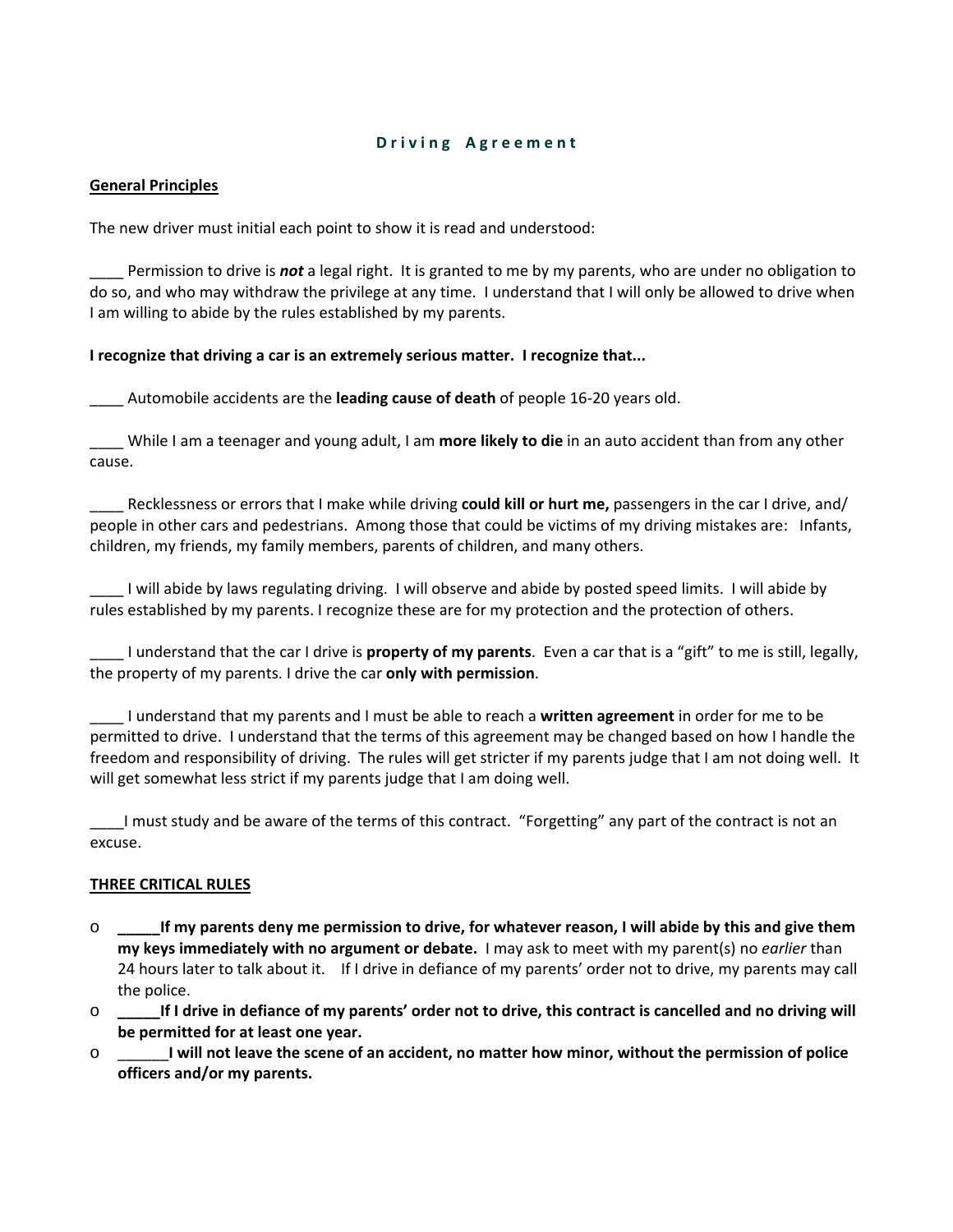## **RULES‐Category A**

**These rules, if violated, will lead to suspension of independent driving privileges.** (I will not be able to drive without a parent in the car with me.) I understand that I may lose my independent driving privileges **indefinitely** if any one of these is violated even once. My parents will determine the length of my suspension.

- **No alcohol use/abuse.** (See endnote #1**).** As a minor, it is illegal for me to drink alcohol. I understand that my parents do not permit me to drink. However, if I do drink, I will not drive for 24 hours after my last use of alcohol in ANY amount.
- **No drug use/abuse.** I will not drive for 48 hours after my last use of any "substance." "Substance" means any drug or chemical (including but not limited to marijuana, pills, inhalants, and other drugs) which would be expected *by my parents* to alter my ability to drive. **There is no acceptable amount of any substance of this kind.** If I use any substances, I will not drive for 72 hours. This rule may include medications prescribed to me or over-the-counter medications. In the cases of legal medications, I will inform my parents of any such medications I have taken so that they can judge whether taking these medications will interfere with my driving ability. Furthermore:
	- o **No riding with others who have used alcohol or drugs**. I will not ride as a passenger with any driver who I know or have reason to suspect may have used alcohol or any substance as defined above.
	- o **Alternatives to riding with others who have used alcohol or drugs**. If I find myself in a situation as described above, I will contact my parents or another designated adult to arrange for transportation. I understand that my parents will appreciate that behavior and will make every effort to avoid asking me a lot of questions about it.
	- o **No alcohol or drugs in car**. I will not allow alcohol or illegal drugs in the car. This includes over the counter medications (cough medicines, etc.) when I have reason to believe someone has them in their possession for purposes of abuse. My parents will hold me responsible for any alcohol or drugs in the car, even if they don't belong to me or it is the fault of someone riding in my car.
- **No thrill‐seeking/stunts**. I will not engage in any thrill‐seeking behavior while driving. I will not drive for recreation. Driving too fast, racing/speeding, and any kind of "stunt" involving a car is NOT ALLOWED. Driving is for transportation ONLY.
- **Seatbelts**. (See endnote #2) I will wear my seatbelt at all times and require all passengers to wear them. **No driving with passengers who are not wearing seatbelts**. This includes ANY driving of any distance with more passengers than the vehicle is designed to carry.
- **Informing parents about accidents & police encounters**. I will inform my parents about any and all tickets, accidents, and encounters with police (including warnings.)
- **No firearms** or other weapons. I will not drive with any guns or other deadly weapons in the vehicle.

**No driving with passengers who are not wearing seatbelts**. This includes ANY driving any distance with more passengers than the vehicle is designed to carry.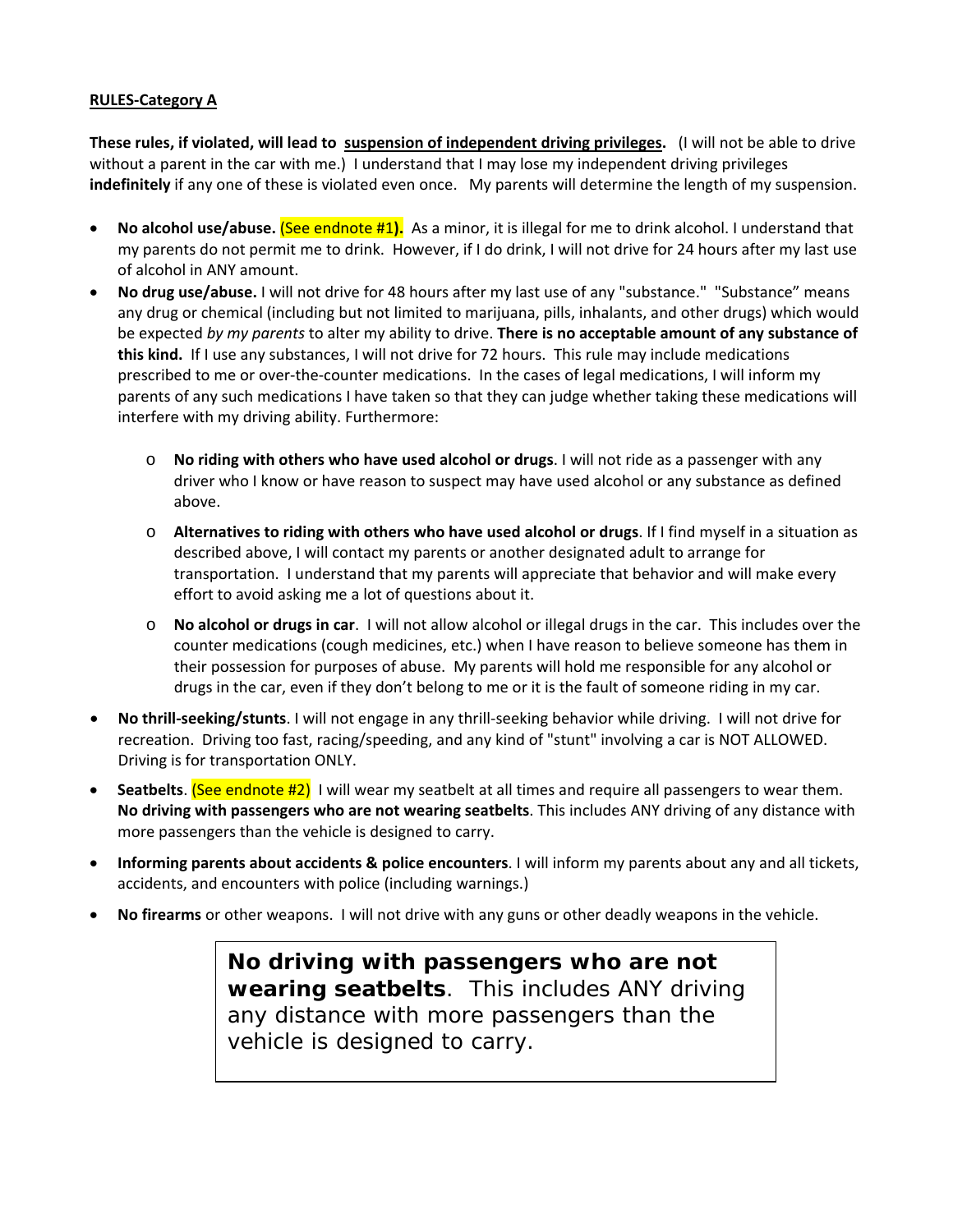## **RULES‐Category B**

First violations may result in a warning. Subsequent violations will lead to suspension of driving privileges. (I will not be able to drive without a parent in the car with me.) I understand that I may lose my independent driving privileges **indefinitely** if any one of these is violated even once. My parents will determine the length of my suspension.

- **Permission to Drive**. I must ask permission to drive each time I drive. (This will not be a permanent rule.) Exceptions to this rule will be given for regularly scheduled transportation to school, work, regular meetings, etc. I will ask permission to drive to specific locations and will discuss the route planned. I will be certain that my parents know where I am. I will not make unscheduled stops or side trips. (Note: This is one of the stricter aspects of this contract and so parents should consider renegotiating this at the first review of the contract, which we recommend occur after 4 to 6 weeks of driving.)
- **Curfew**. **(see endnote #3)** I may not drive after 10:00 p.m. This curfew will be reviewed and possibly revised when I meet with my parents on  $\qquad \qquad$  (scheduled date to revise contract).
- **Limit on passengers.** (see endnote #4)
	- o **Phase 1.** During the first\_\_\_\_\_\_\_\_\_\_\_\_\_\_of driving, I will not be allowed to have any passengers without specific permission.
	- o **Phase 2. After this period, and for the first year,** I may not have more than one passenger. I must ask for specific permission for exceptions.
	- o **After one year, this will be revisited**.
- **Off‐Limit Areas**. I will not drive on streets, highways, or in areas that are designated as off‐limits. I understand that greater flexibility in these matters will come as I gain experience and show that I am honoring the agreement. For the time being, the following roads and areas are to be avoided:

- **No one else drives vehicle**. I will not permit any other person to drive the car without my parents' specific permission for each specific case.
- **Car audio system**. (see endnote #5) For the first month I drive, I will not have the car stereo on. After the first two months, after clearing this with my parents, I will be allowed to have the stereo on but will make no adjustments to it other than changing the volume while driving. Under no circumstances will I change a CD or cassette while driving. I will change these only when stopped or pulled over.
- **TEXTING, CELL PHONES, MP3 Players, GPS System.** I will not use cell phones, iPods or other MP3 players, or any other electronic device while driving. I will pull over for other operations of cell phones and electronic equipment.

**No texting while driving. No reading, writing, or sending text messages**. **No use of cell phones while in motion. No adjustment of iPod or other MP3 player when driving!**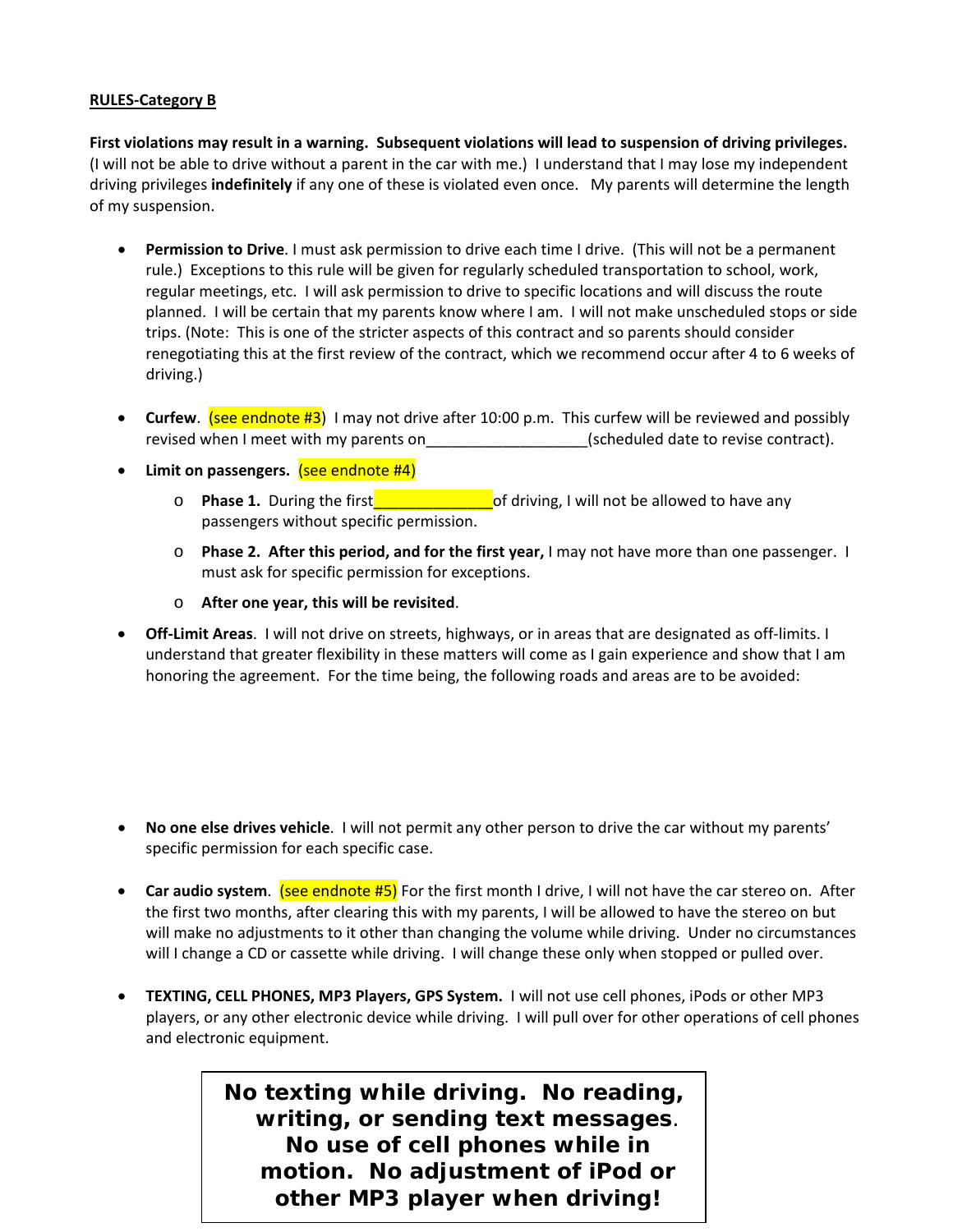- **Weather/road conditions**. I will respect weather and road conditions, slowing down as needed for safety. I will contact my parents to discuss weather or poor road conditions when I am out driving.
- **Emotional upset.** Knowing that judgment and driving skills are altered by emotions, I will not drive when I am upset or angry. If upset, I will contact my parents for transportation and I reserve the right to maintain my privacy regarding personal matters. My parents agree not to ask a lot of unnecessary questions.
- **Taking care of vehicle.** It is my responsibility to protect the car I drive. I will keep it reasonably clean and maintained. I have some specific responsibilities regarding the maintenance of the car as noted below:
- **Passenger behavior.** I will not allow my passengers to behave in such a way as to distract me while driving.
- **Friends ride only with their parents' permission**. When transporting my friends, I will be reasonably sure that they have their parents' permission to ride with me.
- **Thank You For Not Smoking**. I will not allow smoking in the car. I will not smoke in the car.
- **No eating & driving**. I will not eat while driving.
- **No rushing**. Accidents are more likely to happen when I rush. I am more likely to rush when I leave late. Therefore, my parents reserve the right to not allow me to drive unless I leave by a time they specify. For example, if my parents tell me that I must allow 20 minutes to get to something that starts at 7:00, *I may not leave later than that*. In such cases, my parents will attempt to provide alternative transportation, to whatever extent possible.
- **Attention to driving.** I will not do things while driving that distracts me from the road. No applying makeup, getting things in and out of a purse or back‐pack, etc.

## **SPECIAL ITEMS:**

- **Tickets and moving violations** will result in suspension of my driving privileges for a period to be determined by my parents. My parents have no obligation to pay my fines for driving-related tickets.
- **Financial**. I will make certain financial contributions to the purchase of the car, maintenance of the car, and/or insurance. My contributions are currently as follows: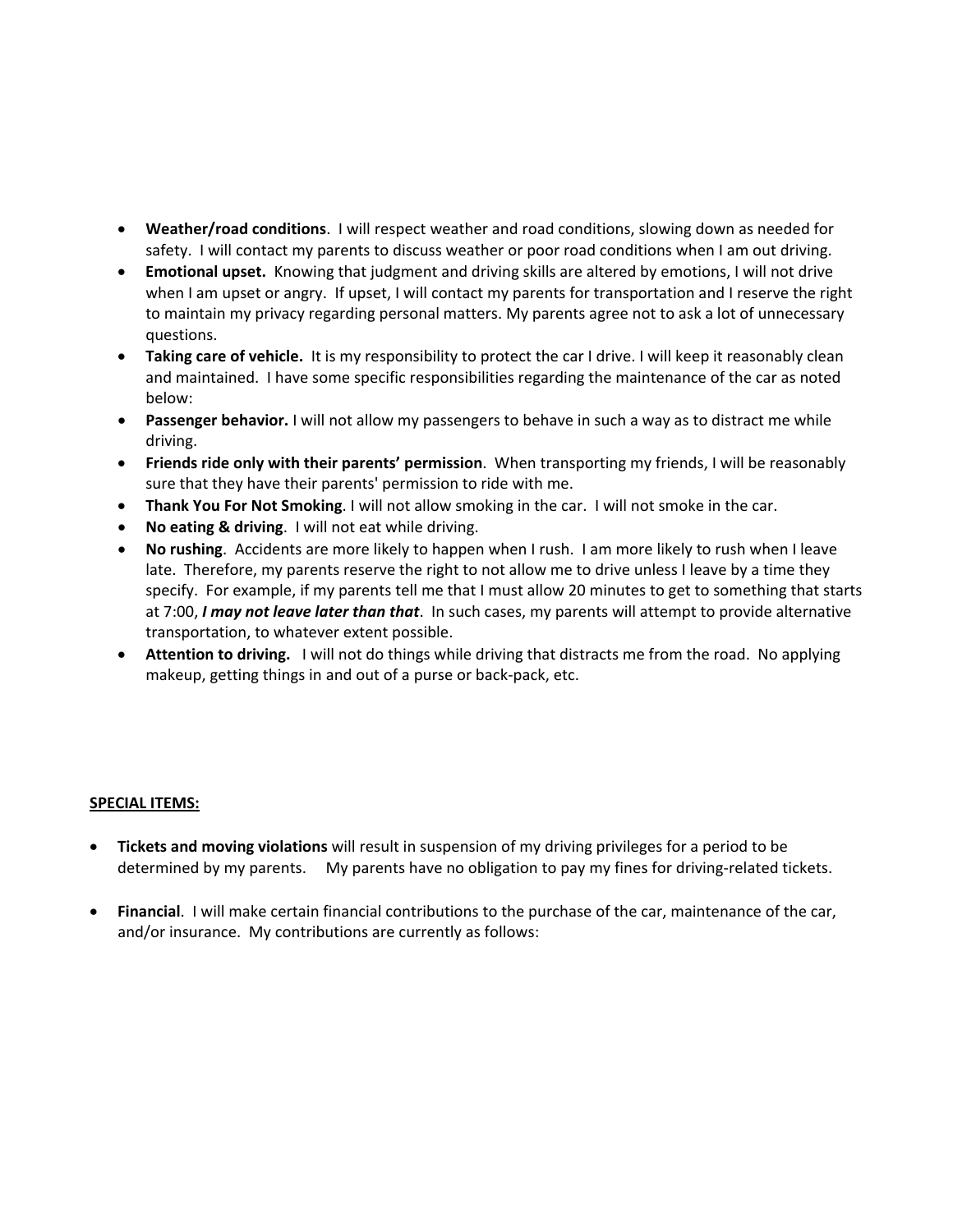- **Family obligations**. I agree to provide transportation to family members at the directive of my parents. Fulfilling these obligations is a condition of my use of a car. Sometimes these responsibilities will override my own desires and interests in using the car.
- **Changes in this agreement**. I understand that this contract will be made more strict at any time my parents believe that is the best thing to do. I understand that if I consistently abide by these rules that my parents will work with me to make the contract less strict as I gain experience. However, I understand that‐‐bottom line‐‐it is my parents' choice and responsibility to change or not change the contract. **We will review this agreement and perhaps make changes to it on \_\_\_\_\_\_\_\_\_\_\_\_\_\_(date) or earlier if my parents or I wish to do so.**

**Summary**: I agree to abide by the rules in this contract and I accept the consequences and penalties if I do not. I recognize my parents' authority in deciding if I may drive. That authority is final until I am an adult living independent of my parents.

**Signatures**

| <b>DRIVER</b> | (date, |
|---------------|--------|
|               |        |

**PARENT(s)/Guardian(s) \_\_\_\_\_\_\_\_\_\_\_\_\_\_\_\_\_\_\_ \_\_\_\_\_\_\_\_\_\_\_\_\_\_\_\_\_ (date)**

## **Notes on contract**.

Remember that this contract covers the first days or weeks that the young driver is driving. Keep that in mind when considering how strict to be. You should plan to revise the contract after a month or so.

- 1. **Alcohol and drug use.** Some parents read this as a kind of acknowledgement that their child will drink alcohol or do drugs. This is a fair objection, but it is also true that many teenagers drink and do drugs. Research data released in 2005 indicate that 21% of young people between 16 and 20 admit to drinking and/or using drugs AND DRIVING UNDER THE INFLUENCE. Because this is so critical, I believe it is important to address it in the contract. You may want to consider changing the rule to allow you to suspend driving privileges if your young person drinks or does drugs *at all.* Or, if you keep the rule something like it is in this contract, you can tell your teenager that you do not approve of drinking or drugs at any time.
- 2. **Seatbelts and no excess passengers.** I strengthened this rule in the current version, adding it to Category A and emphasizing it more, in response to a series of especially tragic accidents, all involving deaths of multiple teenagers, in single vehicles. In these accidents, excess passengers piled into the vehicle, riding on each other's laps, evidently, and without seat belts.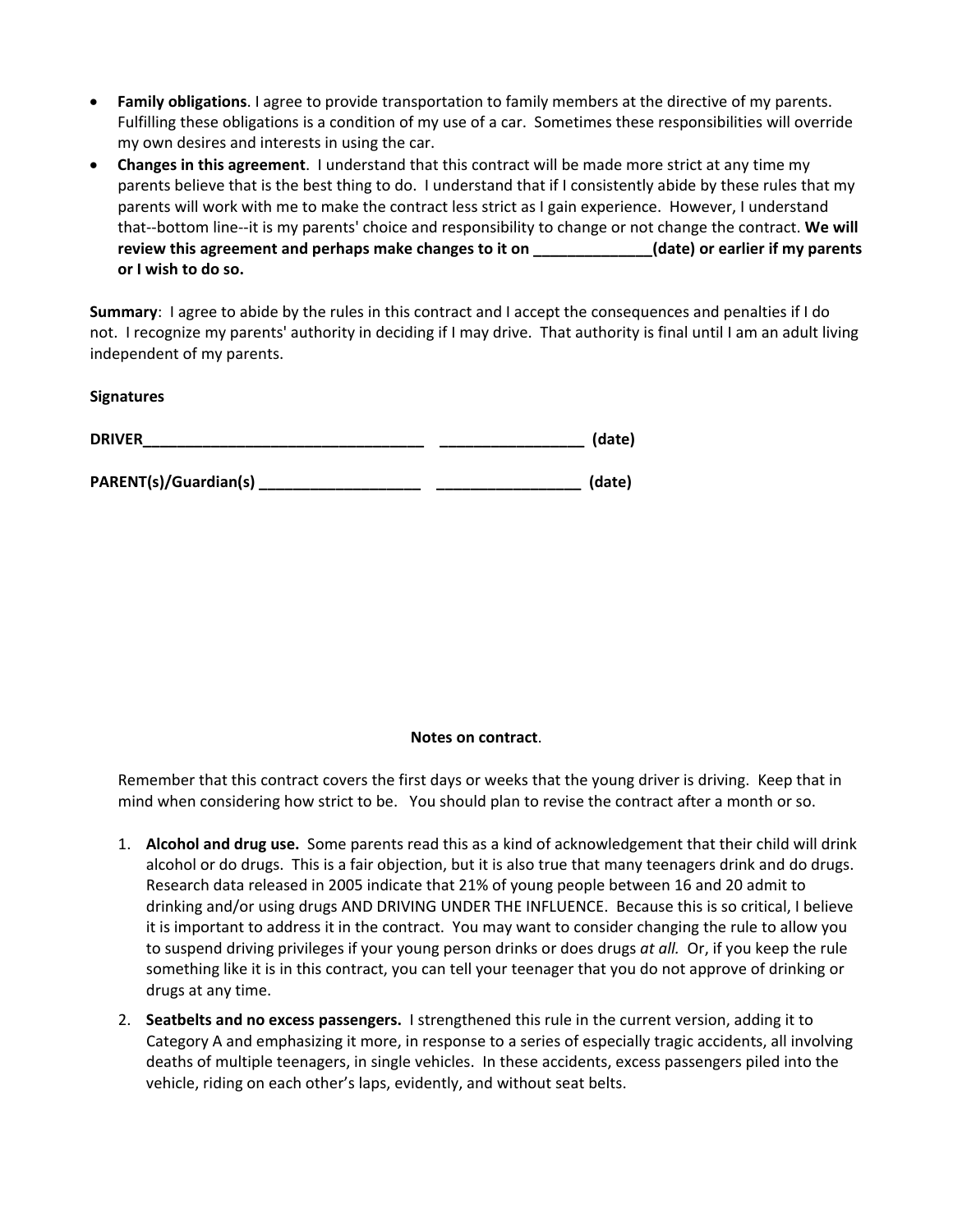- **3. Curfew.** Some parents believe this is overly strict and unrealistic. I added this to the contract after research established that a 10:00 p.m. to 5:00 a.m. curfew on driving reduces the risk of accidents. You may, of course, alter this requirement if you feel it is unrealistic in your child's situation. However, remember that this contract is intended to be reviewed and revised regularly. In its present form, it is intended to cover the first weeks of driving.
- **4. Limits on Passengers.** This is an essential matter to deal with, although parents may differ in how much to restrict this and for how long. The bottom line, the presence of teenage passengers with a teenage driver is a MAJOR source of the added risk of teen driving accidents. Truthfully, for the first year or two of driving it would be safest if the young driver had no teenage passengers. Most of us will likely compromise on that because of the practical realities of teenage life. However, **we highly recommend an initial period during which no passengers are allowed**. This should be followed by a period during which only one passenger is allowed. We would certainly recommend serious limitations on passengers for the first full y ear of driving, and perhaps beyond.
- **5. Cell phones, Car stereos and other electronics.** I recently strengthened this language I response to the "texting while driving" issue. This is a huge problem. Some would argue that this belongs in Category A, and I think a parent who chooses to put it there is being sensible. (Remember, however, that violation of Category B rules, in this model contract, allows the parent to suspend driving privileges for as long as appropriate. Consider starting with a strict policy: No stereo or personal electronics at all during the first weeks of driving. In a later revision of the contract, consider a rule that they may have the stereo on but they may not manipulate any controls while in motion. **USE OF CELL PHONES AND MP3 PLAYERS (iPods, etc.) WHILE DRIVING IS PARTICULARLY DANGEROUS and must be strongly discouraged.**

## **Other notes on this model contract**

- Parents often correctly point out that some of these rules can be broken without your knowledge. I agree. In spite of this, I believe it is important to include the rules anyway. You MAY discover violations and, in any case, you have communicated to your teenager a rule you intend they follow. Be hopeful that, if not eliminating the behavior, it may at least reduce it.
- **"Getting it."** Recently, I've been thinking about a concern I have about contracts of this type: Teenagers may quickly sign it, without really "learning" the rules. Even if they do learn them, they may forget them. So, I encourage you to think of creative ways to assure that they have really understood and retained the rules. Some suggestions:
	- **a. Require your child to read the entire contract to you, aloud.**
	- **b. Require your child to sit while you read it to them.**
	- **c. Before signing, sit down together, read each item together, and discuss.**
	- **d. Occasionally ask questions. Ex: "What does the contract say about curfew?"**
- **Negotiating.** Consider this approach: Make a draft of the contract before you present it to your child and be sure to include some items you are willing to adjust, negotiate, or even give up. Instead of giving the child a finished contract, offer to go through it with him or her item‐by‐item and invite the teenager to make a "counter-proposal." It's perfectly OK to make some rules non-negotiable. **For more information: [http://www.parentingteendrivers.com](http://www.parentingteendrivers.com/)**